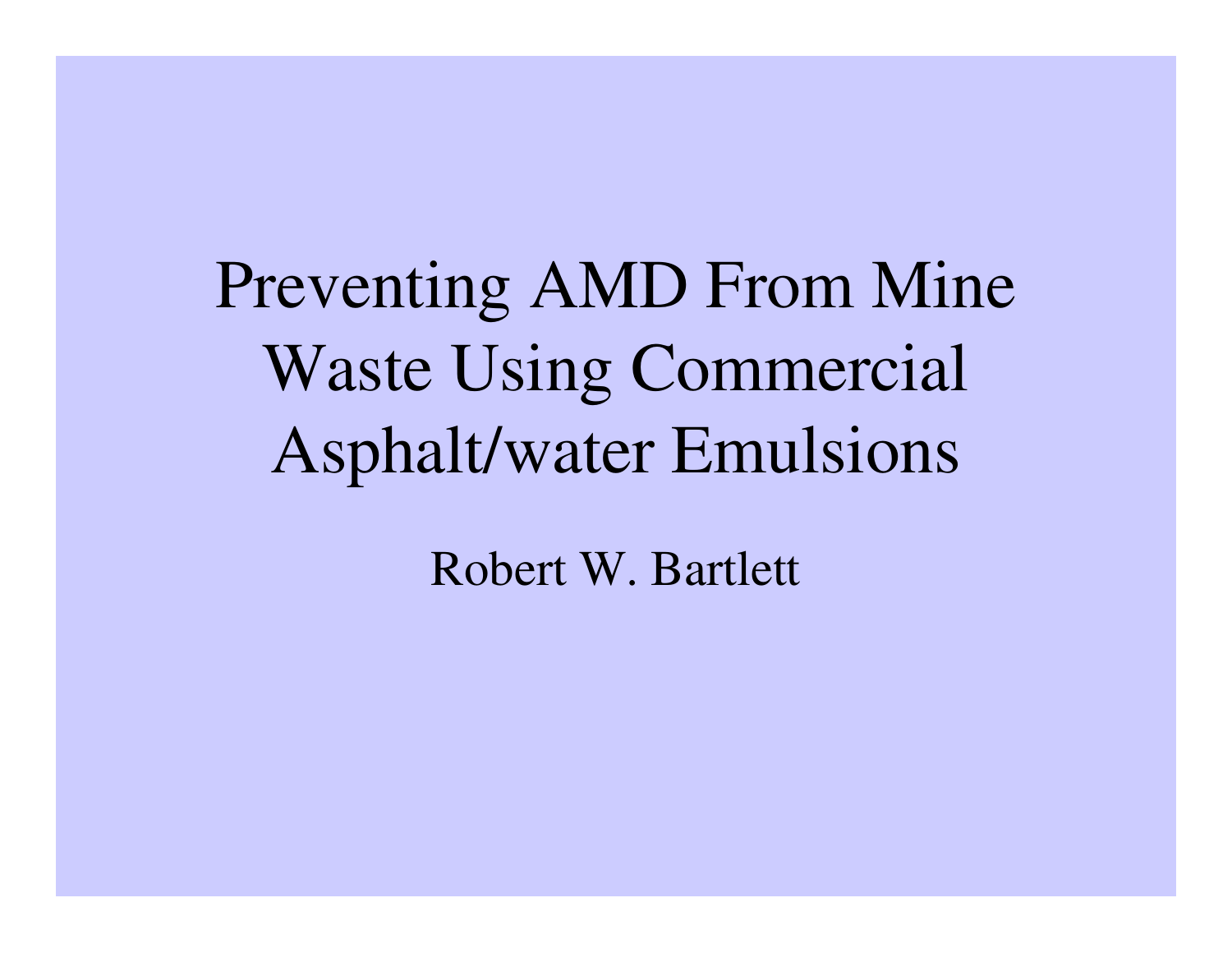CARBOHYDRATE SOLUTIONS INFILTRATINGMINE WASTE have been used (Sugars and Alcohol)

[Joe Harrington Patents]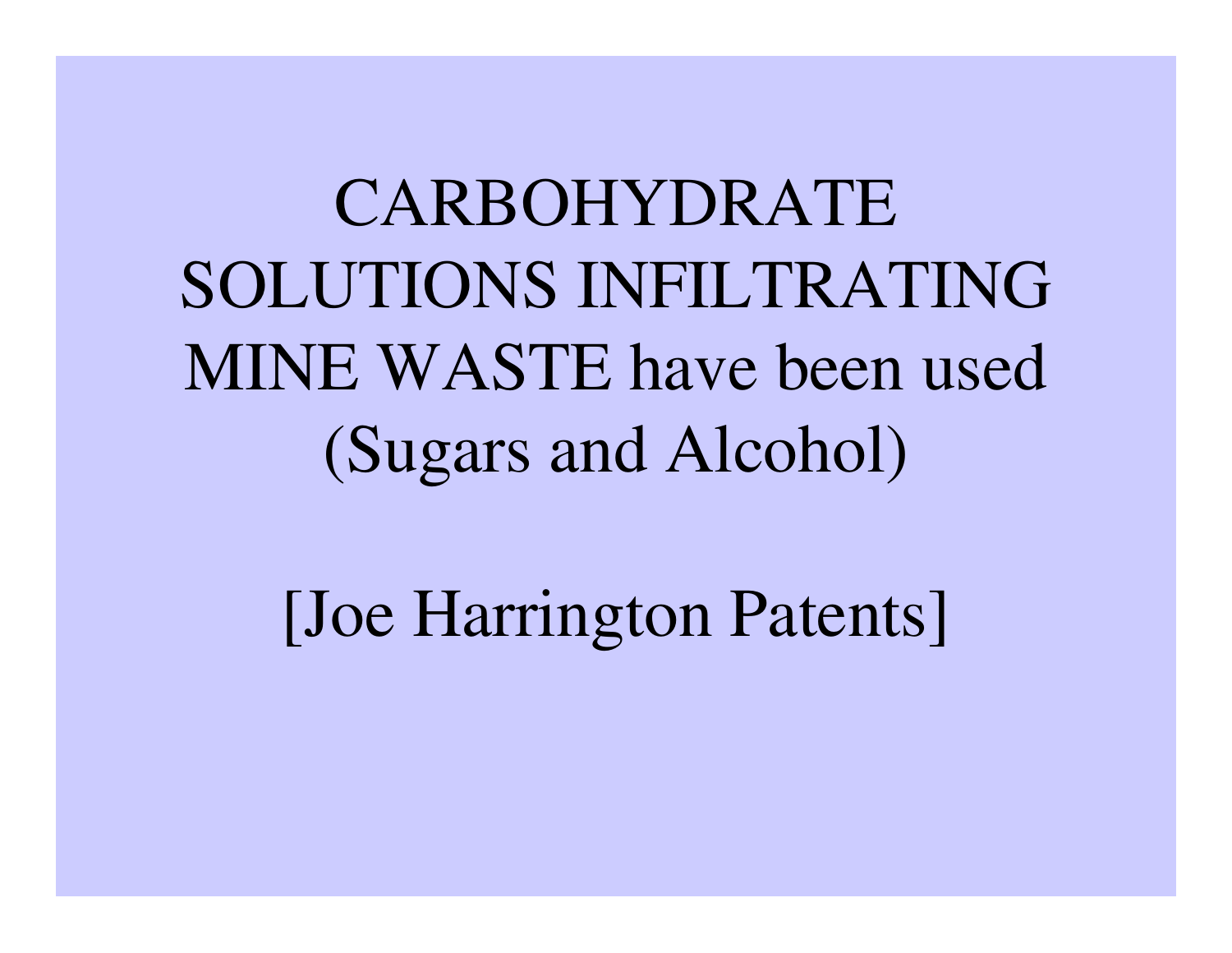#### Carbohydrate Solutions

- **Infiltrate Mine Waste and Make it Anaerobic**
- **Oxygen (6-7ppm) Dissolved in Water Entering Mine Waste is Converted to HCO3 and H2O**
- **As and Metal Sulfates are Reduced to Sulfides, if sulfate reducing bacteria are present…..and they usually are**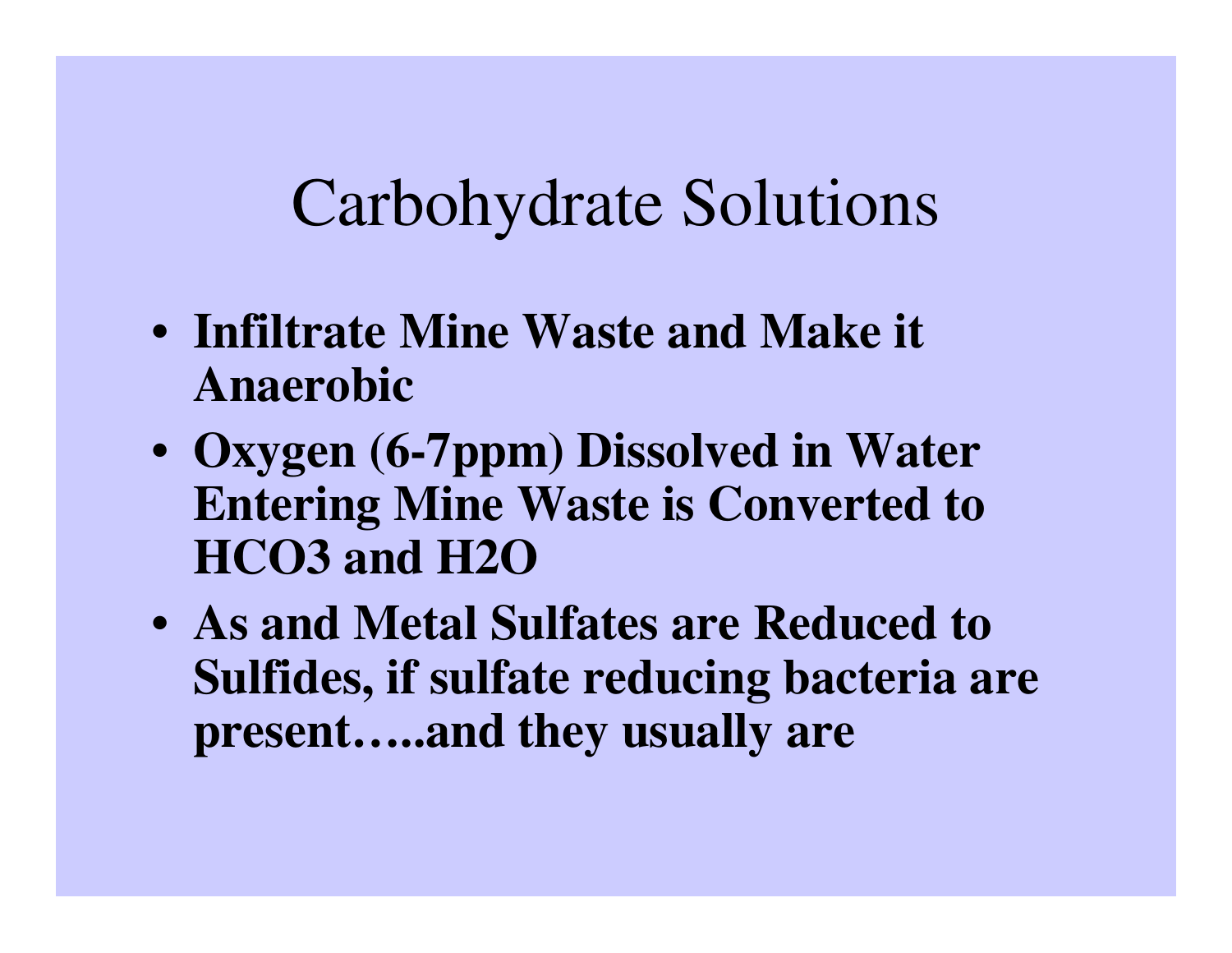#### This Method Is NOT Permanent

Carbohydrates Being Soluble, DRAIN OUT of the Mine Waste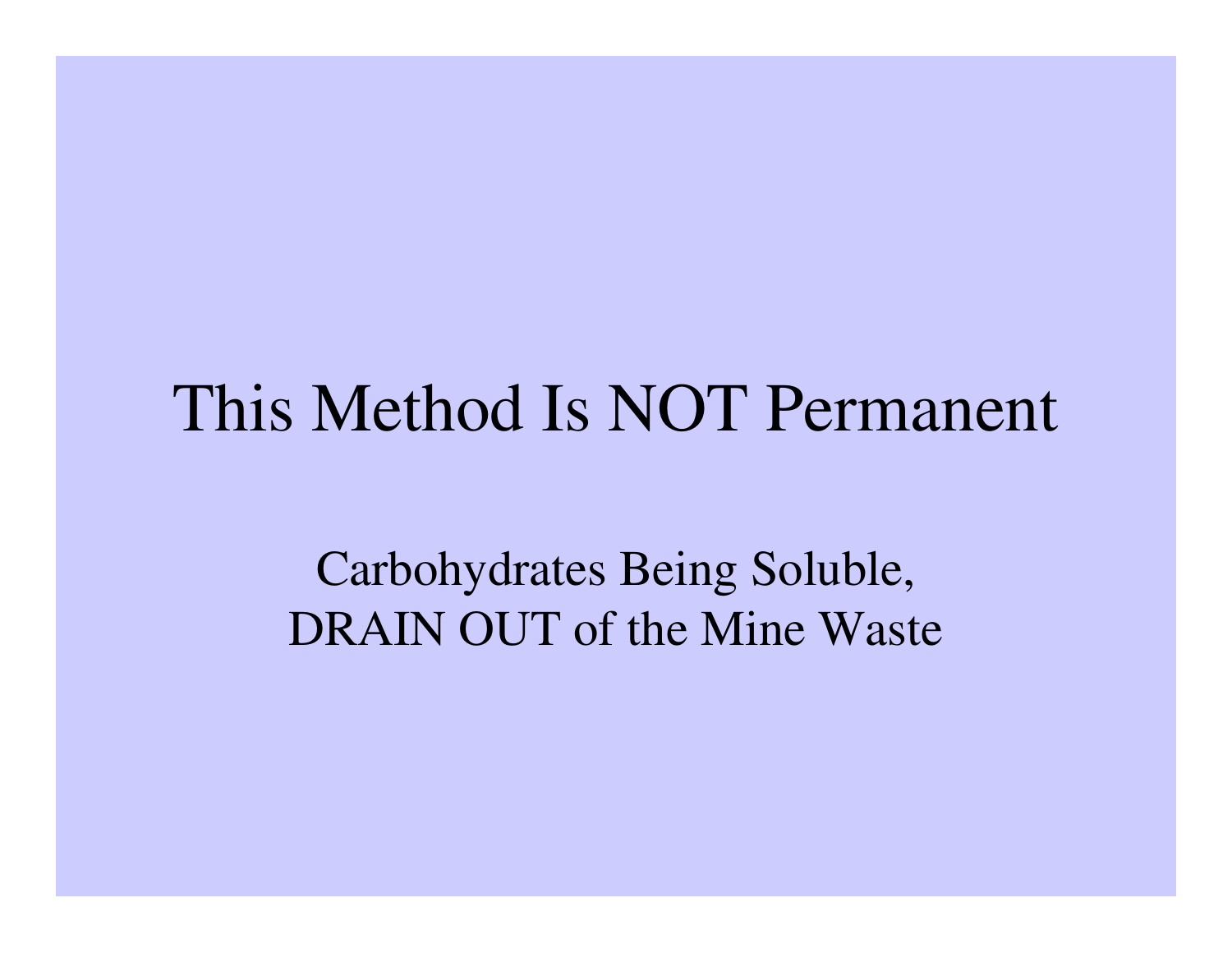What is Needed is an INSOLUBLE ORGANIC Substitute for Carbohydrates that can be Dispersed in the Mine Waste and REMAIN there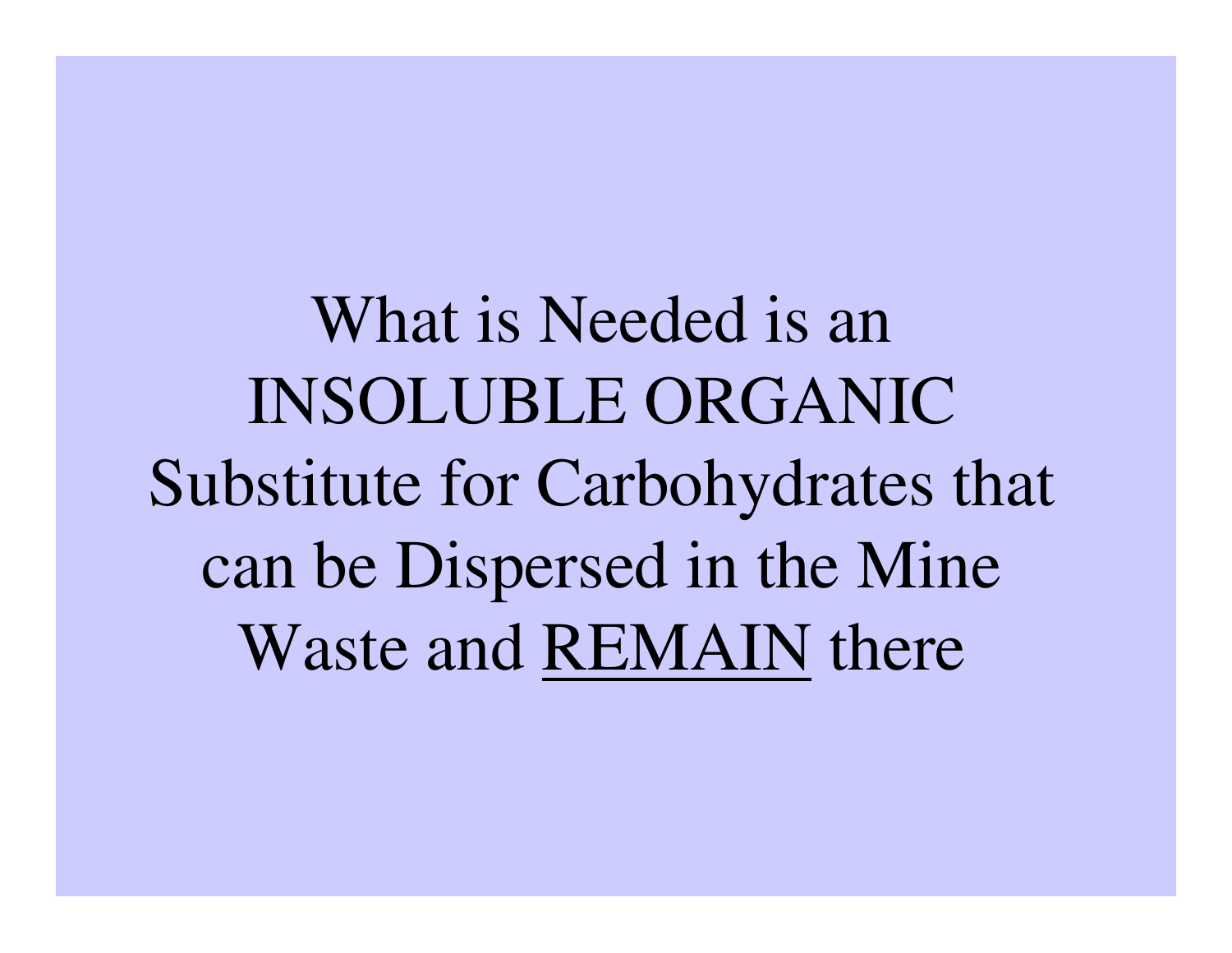## Asphalt/Water Emulsions Are the ANSWER!

- Commercially Available, Made at over 100 USA Sites in many grades to ASTM Stds
- Asphalt Microdroplets are Suspended in Water by a Surfactant that Binds to Asphalt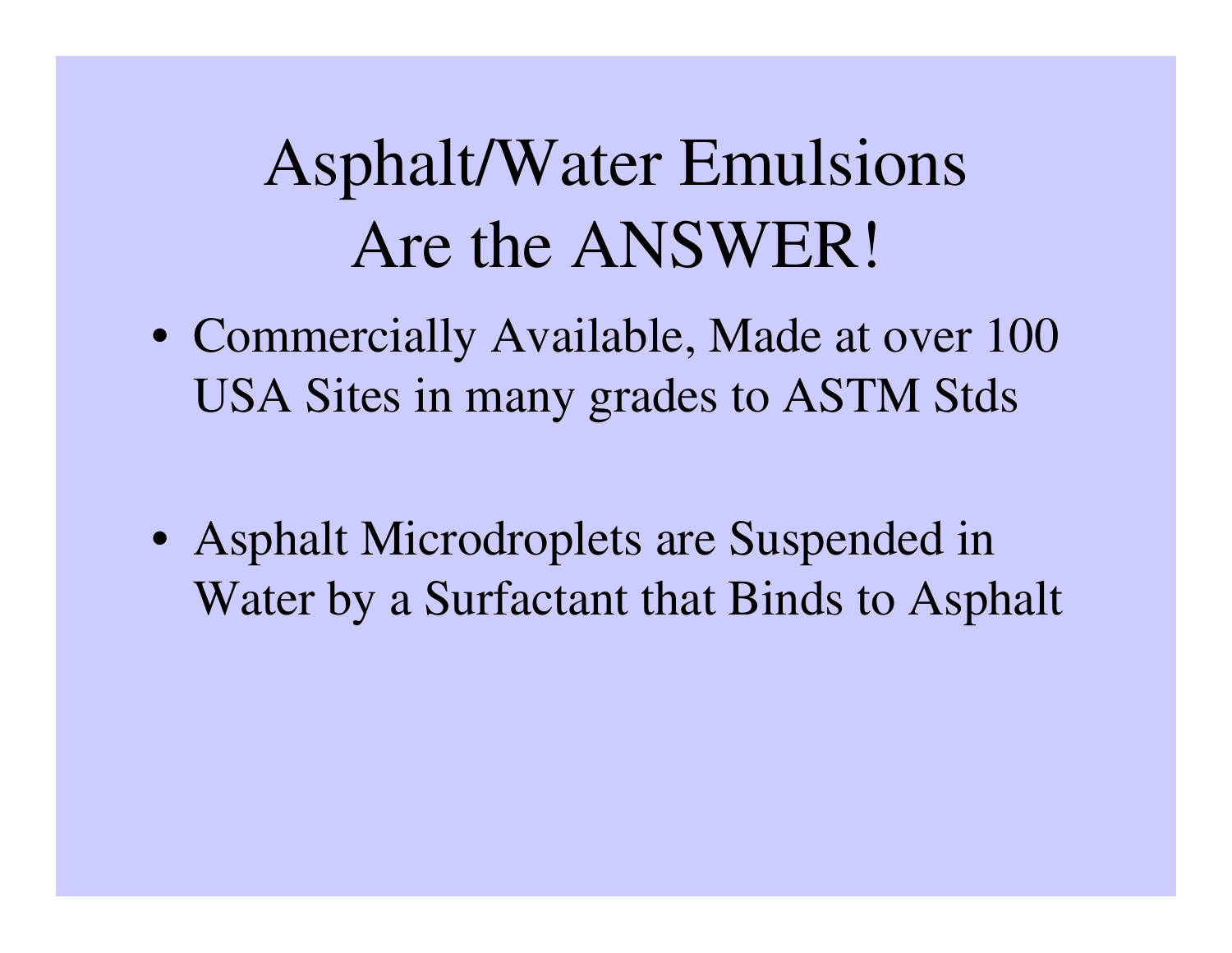# ANIONIC Asphalt/Water Emulsions

- Anionic Asphalt Microdroplets are Weakly Repelled by Common Mineral Anionic Surfaces
- This Allows Emulsion Penetration into Mine Waste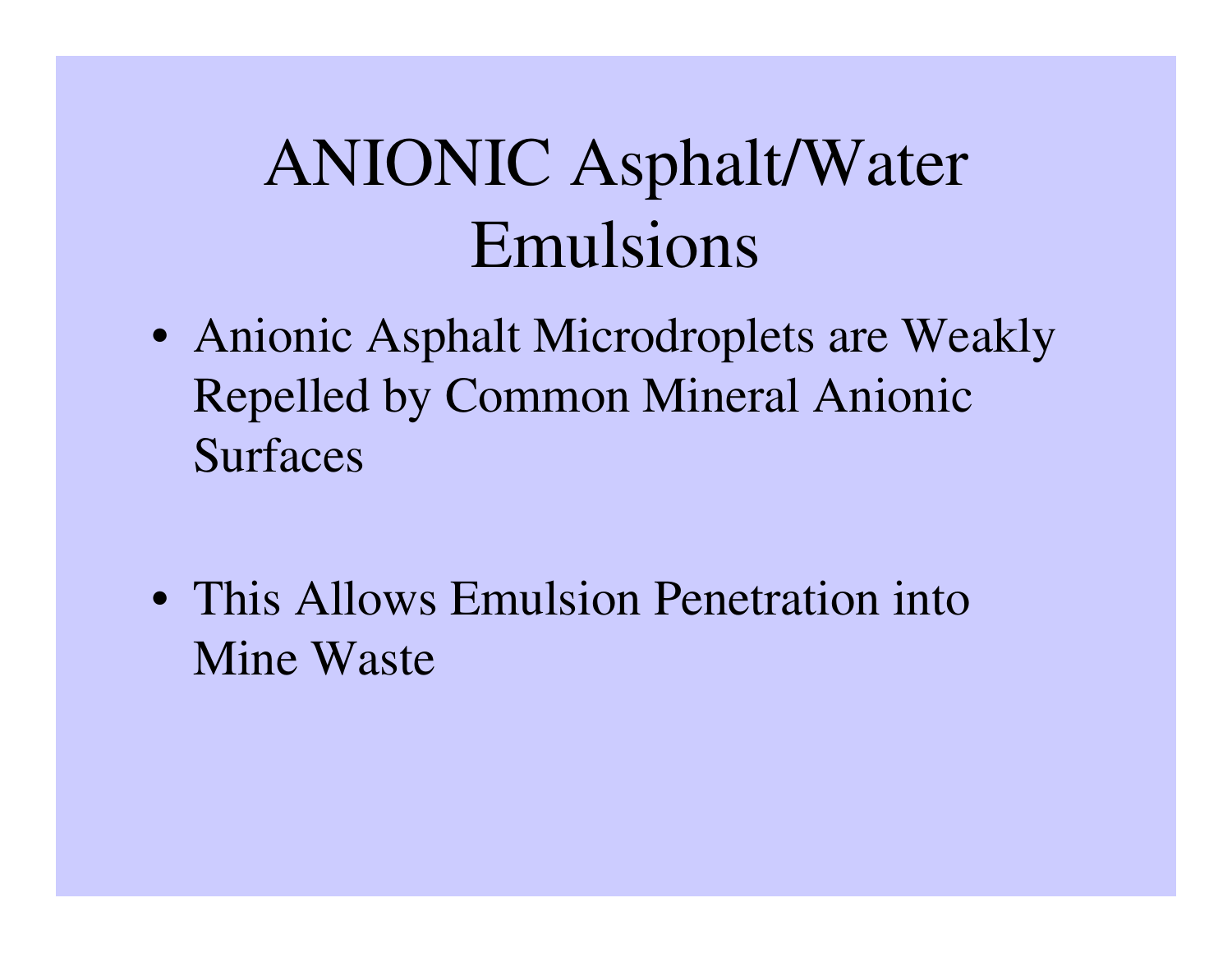### Summary of Laboratory Results

- Penetration in Sand-Filled Columns, Using Diluted Anionic A/W Emulsion was Proven
- Emulsion Breaks in Good Time: not too fast or to slow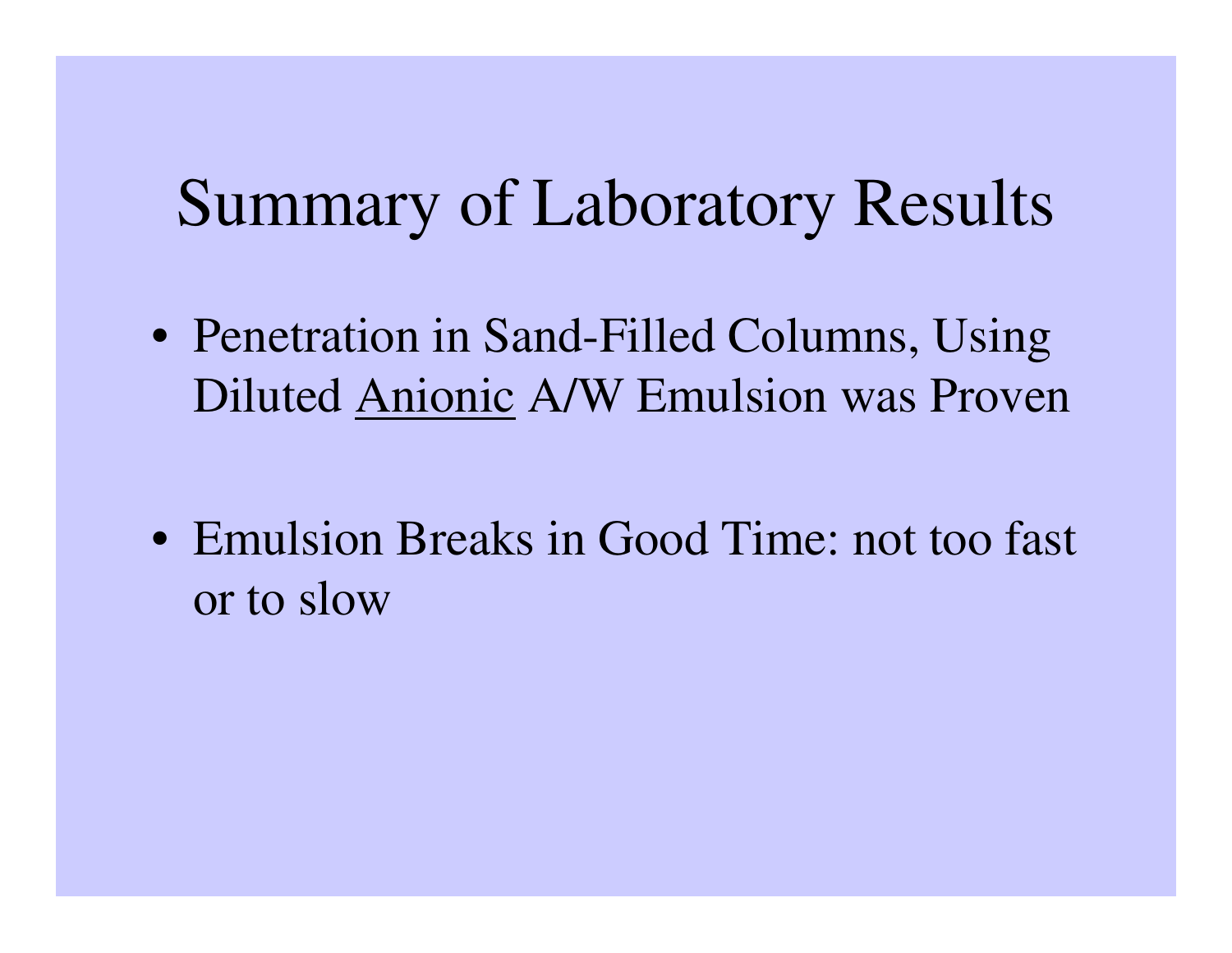#### Results (continued)

Arsenic lowered to 15 micrograms/liter (15 ppb) in 7 days or less

Cationic Emulsion Seals Sand (Mine Waste)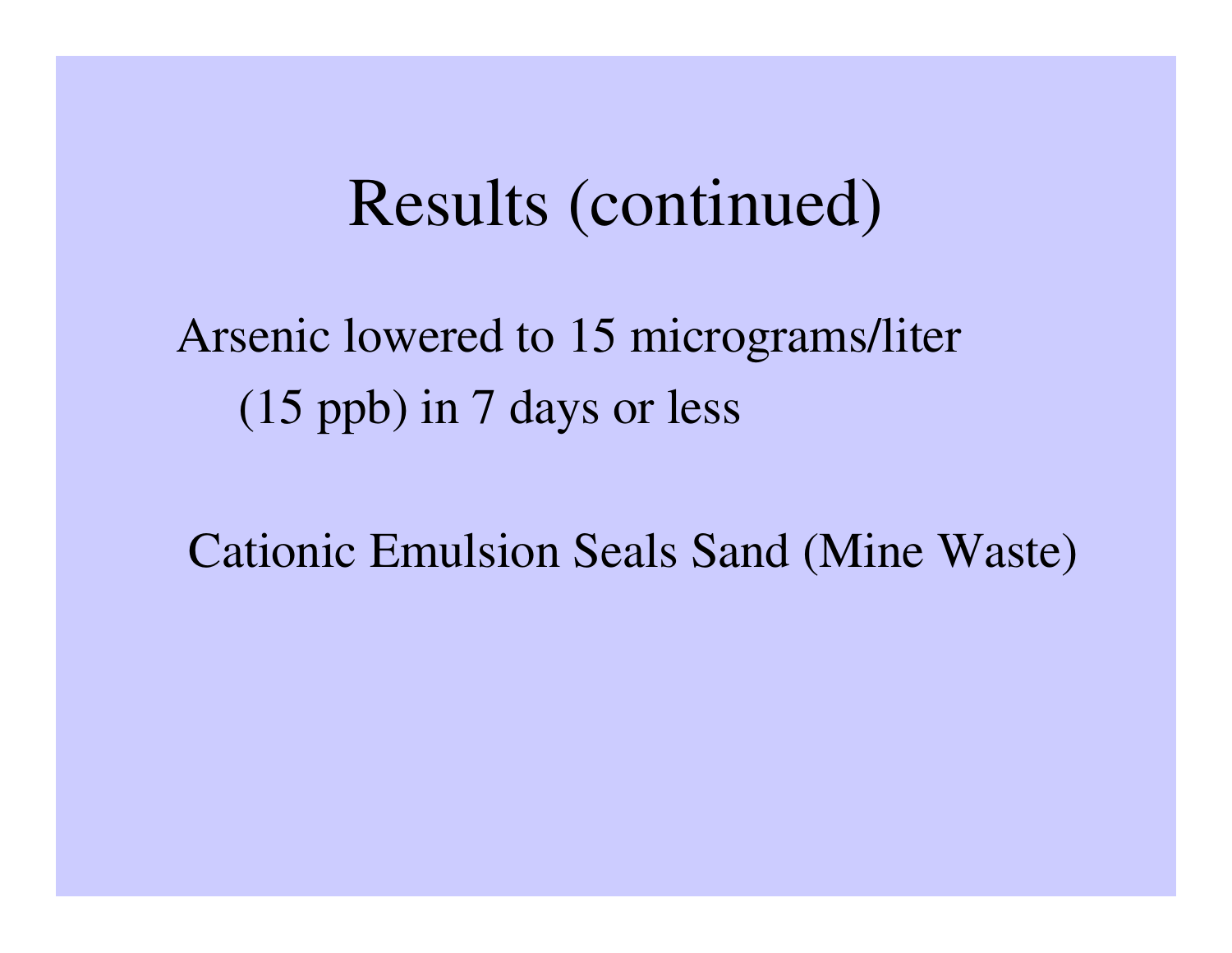### Process Design Goals for Site

- Select Emulsion Dosage (Cost versus Protection Longevity)
- Select Emulsion Dilution Specific Retention (Field Capacity) Hydraulic conductivity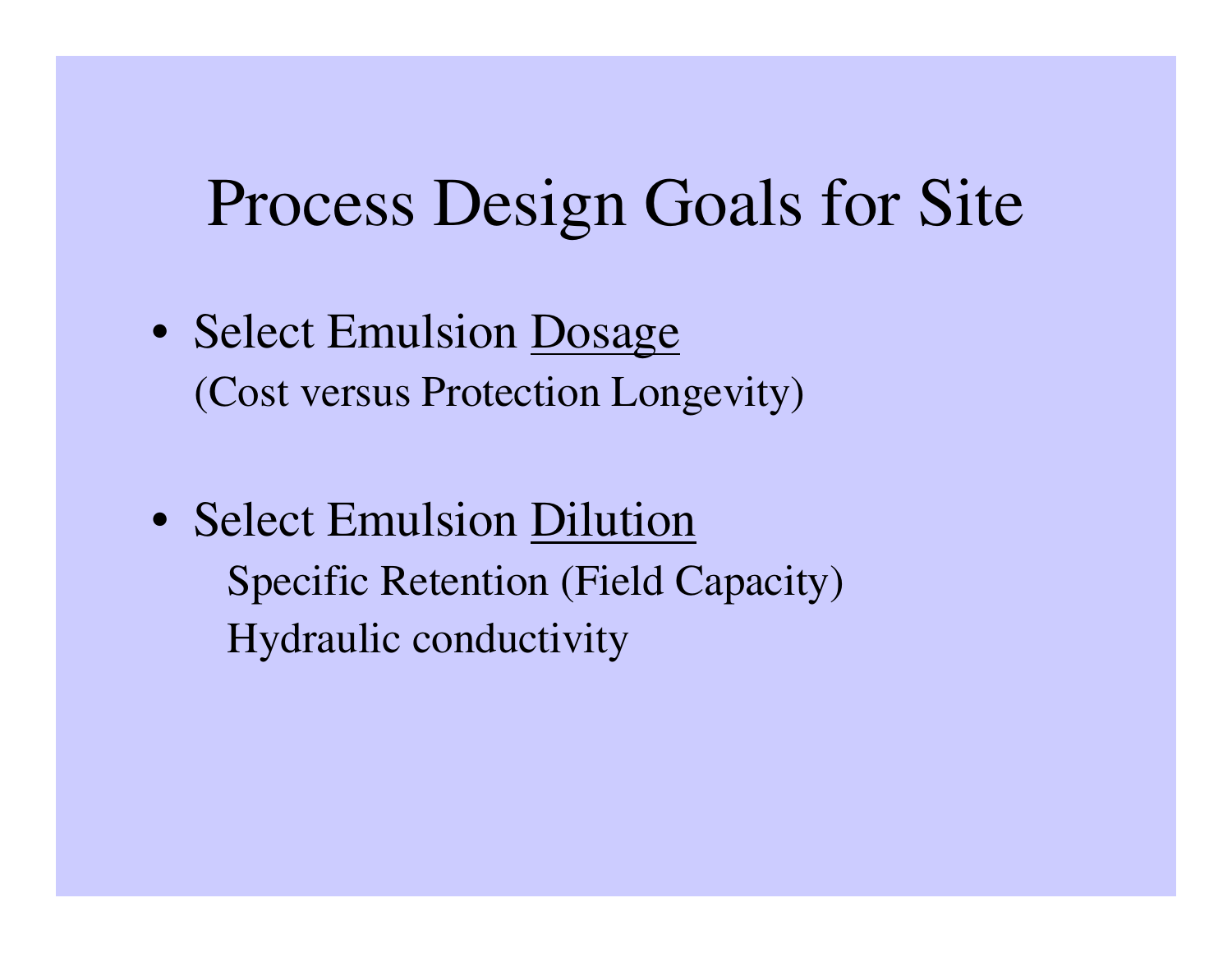Limiting Rainwater Infiltration Rate May be Needed

- Install Layer of Soil (Dirt), and
- Plant Vegetation (likely Required by EPA)
- Infiltration of Rainwater in Mine Waste cannot exceed Hydraulic Conductivity of Soil Cover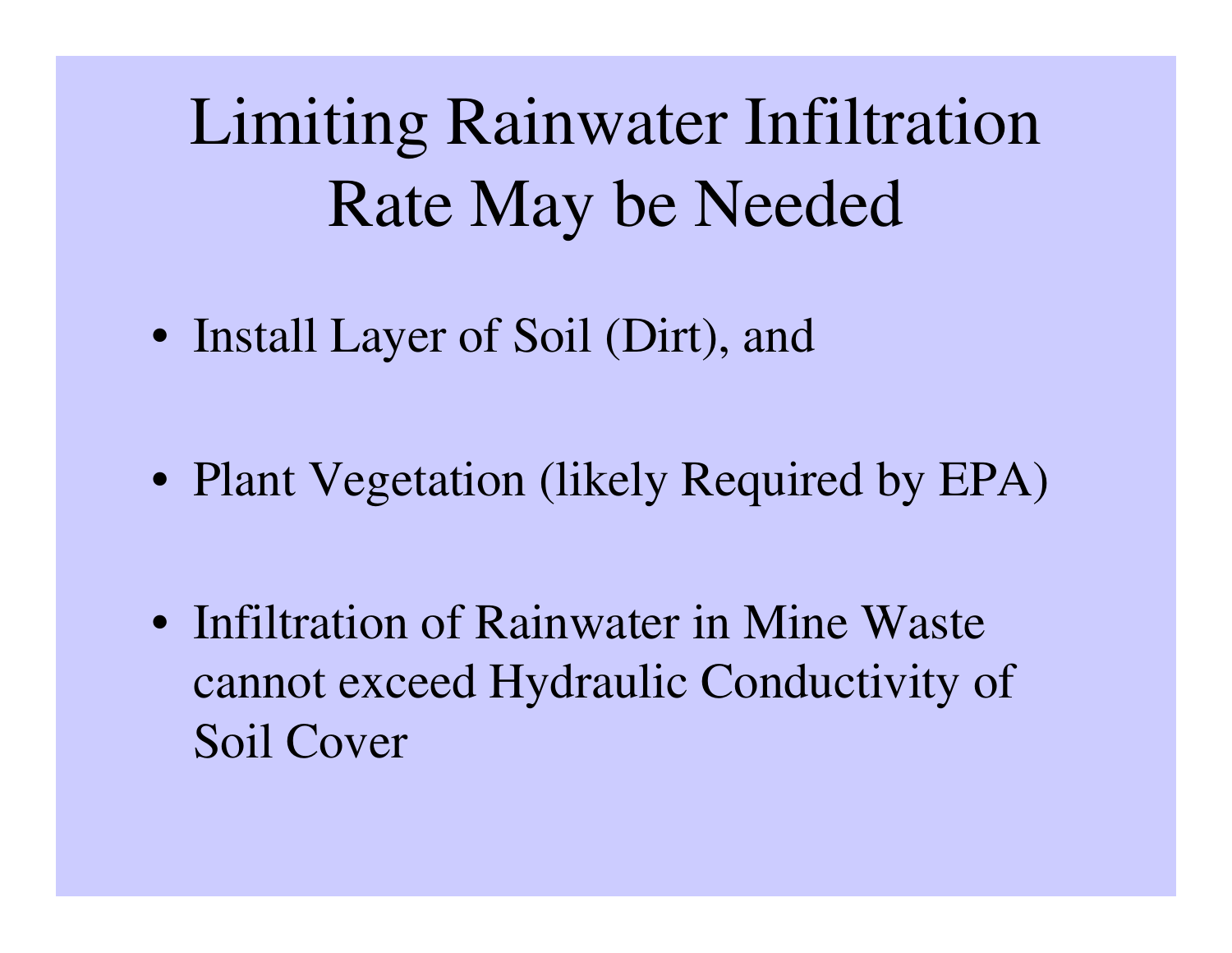#### Cost of Materials

- Delivered 60% emulsion in Nevada is about \$3.00 per gallon
- $\bullet$  1,000 gal per acre (\$3,000) = 350 years of Protection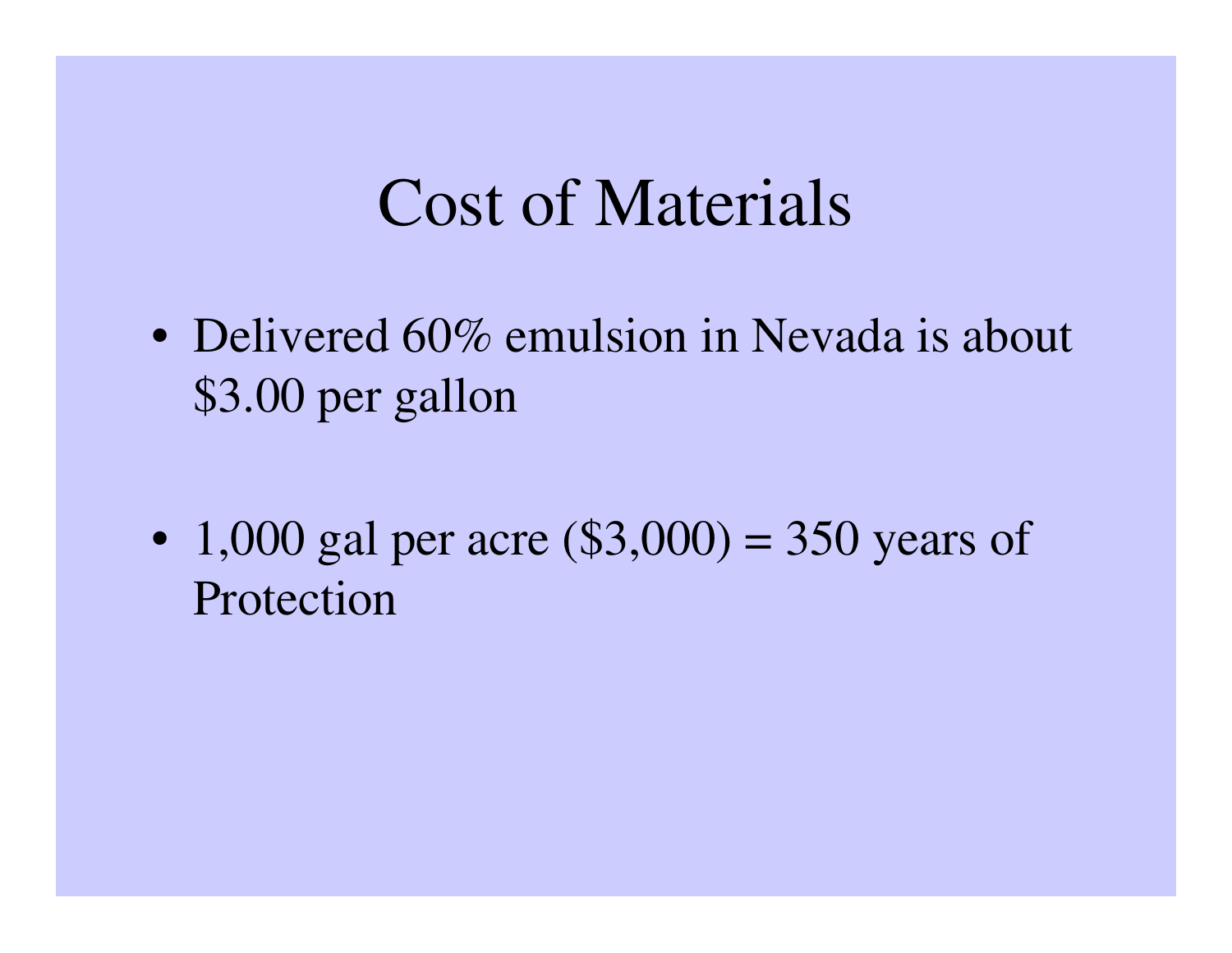# Process Steps Using A/W Emulsions at Mine

- Dozer Rip Mine Waste (optional)
- Receive and Dilute Emulsion
- Apply Emulsion to Mine Waste
- Install Soil Cover and Replant